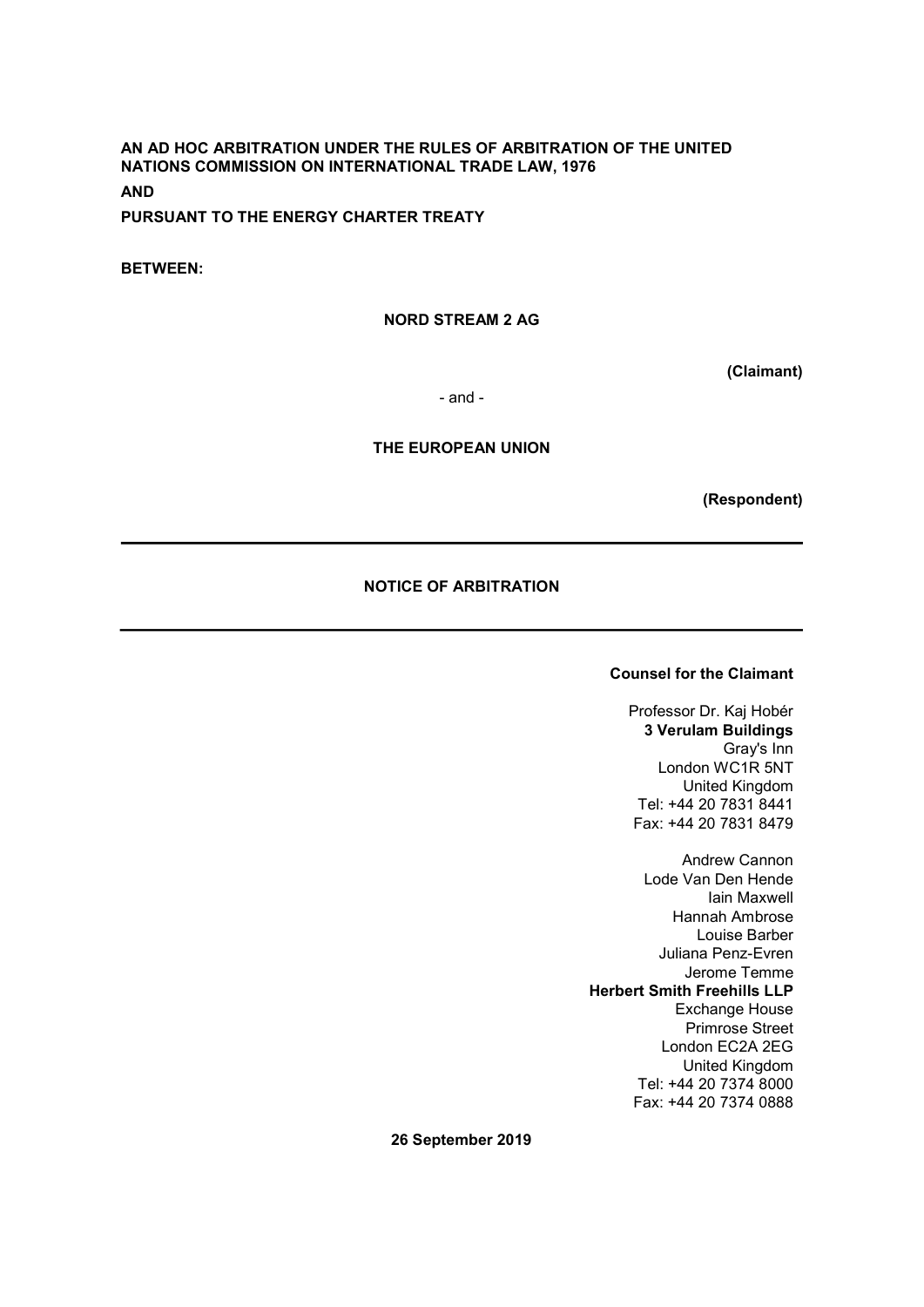# TABLE OF CONTENTS

| 1.               |                                                         |  |
|------------------|---------------------------------------------------------|--|
| 2.               |                                                         |  |
| 3.               |                                                         |  |
| 4.               |                                                         |  |
| 5 <sub>1</sub>   |                                                         |  |
| 6.               |                                                         |  |
| $\overline{7}$ . | CONSTITUTION OF THE TRIBUNAL AND PROCEDURAL MATTERS  14 |  |
| 8.               |                                                         |  |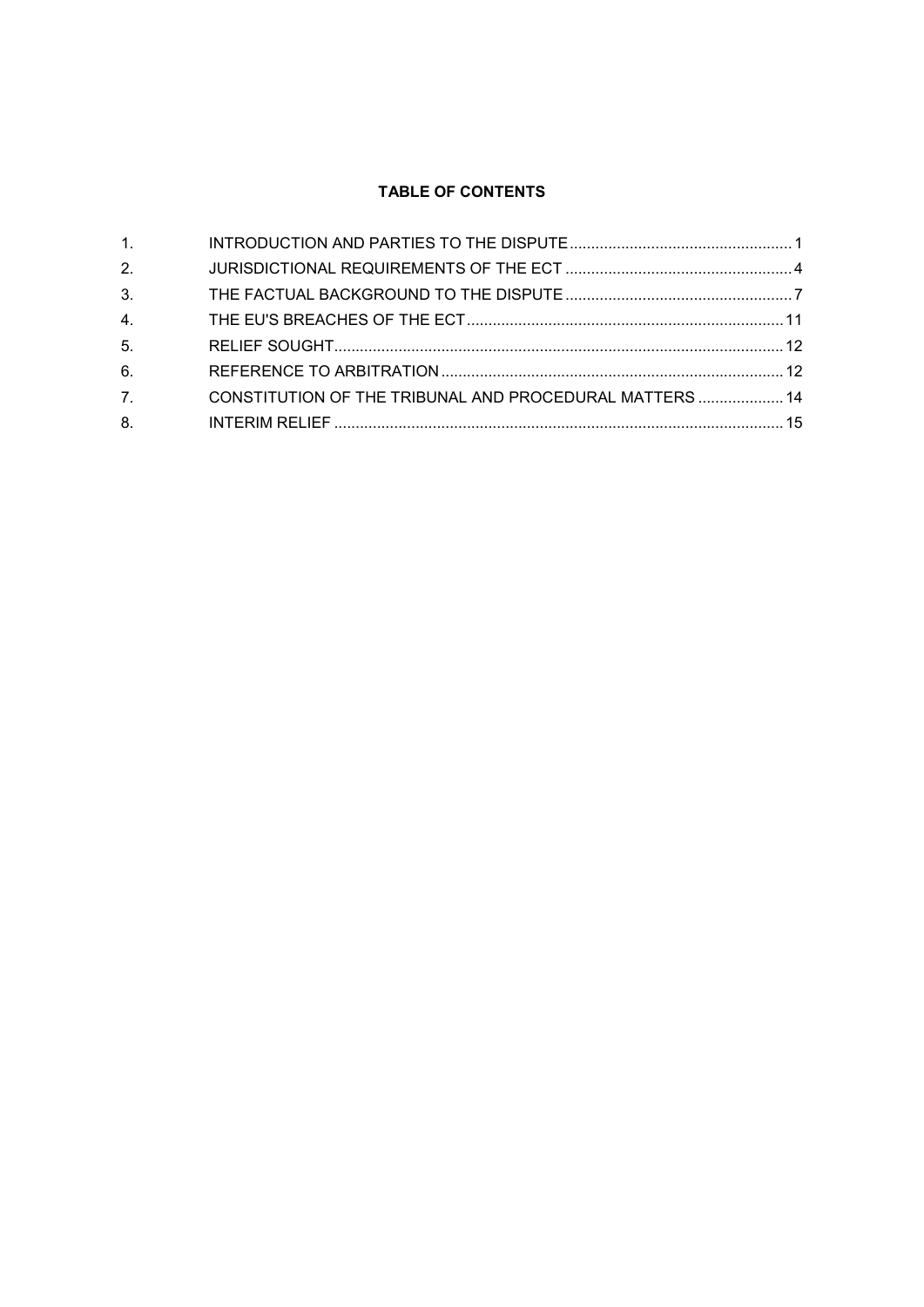### 1. INTRODUCTION AND PARTIES TO THE DISPUTE

- 1. Nord Stream 2 AG (the "Claimant" or "NSP2AG"), a company incorporated in Switzerland, hereby serves this Notice of Arbitration (the "Notice") on the European Union (the "Respondent" or the "EU") in accordance with Article 3 of the Arbitration Rules of the United Nations Commission on International Trade Law 1976 (the "UNCITRAL Rules") and Article 26(4)(b) of the Energy Charter Treaty (the "ECT").<sup>1</sup> NSP2AG has duly authorised the undersigned to institute and pursue the present arbitration proceedings on its behalf.<sup>2</sup> The Notice comprises this submission plus Claimant's Exhibits C-1 to C-12 and CL-1 to CL-7 (factual exhibits are referred to as "C-[•]" and legal exhibits are referred to as "CL-[•]").
- 2. This Notice concerns a dispute for the purposes of Article 26 of the ECT (the "Dispute") between NSP2AG and the EU arising under the ECT.
- 3. NSP2AG seeks a declaration of breach and injunctive relief (and reserves the right to seek, in addition or in the alternative, pecuniary compensation) arising out of the EU's breaches of the ECT in connection with the EU's discriminatory introduction and enactment of Directive (EU) 2019/692 (the "Amending Directive"), $3$  amending Directive 2009/73/EC of 13 July 2009 concerning common rules for the internal market in natural gas (the "Gas Directive" or "Third Gas Directive"), $4$  and the consequent impact of the Amending Directive on NSP2AG.
- 4. The Claimant demands, pursuant to Article 3(3)(a) of the UNCITRAL Rules, that the Dispute which has arisen between NSP2AG and the EU be referred to arbitration under Article 26(4) of the ECT.

### The Parties

- 5. The Claimant is a limited liability company incorporated under the laws of Switzerland and has its registered office at Baarerstrasse 52, CH-6300 Zug, Switzerland.<sup>5</sup>
- 6. The Claimant is represented in these proceedings by its legal counsel, Professor Dr. Kaj Hobér of 3 Verulam Buildings, and Andrew Cannon, Lode Van Den Hende, Iain Maxwell, Hannah Ambrose, Louise Barber, Juliana Penz-Evren and Jerome Temme of Herbert Smith Freehills LLP. All correspondence in relation to this arbitration should be sent to:

<sup>1</sup> Exhibit CL-1, the Energy Charter Treaty as signed in 1994. Also exhibited at Exhibit CL-2 is a consolidated version of the Energy Charter Treaty and related documents published on the Energy Charter website and available at https://energycharter.org/process/energy-charter-treaty-1994/energy-charter-treaty/. This contains the text currently in force, with modifications up to date included and parts which are no longer applicable removed for the sake of clarity.

<sup>2</sup> Exhibit C-1, Power of Attorney by NSP2AG dated 24 September 2019.

<sup>3</sup> Exhibit CL-3, Directive (EU) 2019/692 of the European Parliament and of the Council of 17 April 2019 amending Directive 2009/73/EC concerning common rules for the internal market in natural gas.

<sup>4</sup> Exhibit CL-4, Directive 2009/73/EC of the European Parliament and of the Council of 13 July 2009 concerning common rules for the internal market in natural gas and repealing Directive 2003/55/EC.

<sup>&</sup>lt;sup>5</sup> Exhibit C-2, Extract of the Register of Commerce of the Canton of Zug for Nord Stream 2 AG.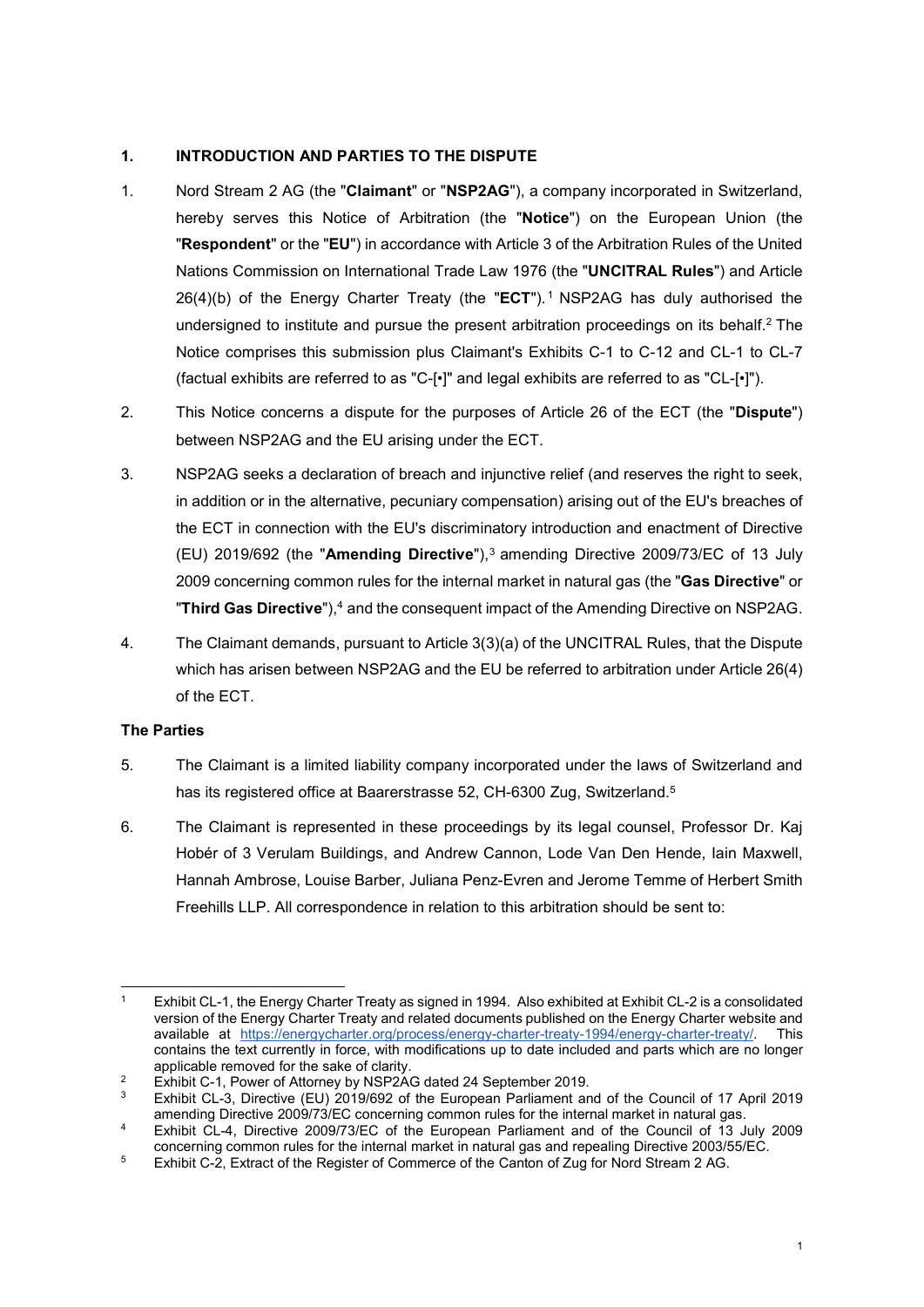Professor Dr. Kaj Hobér 3 Verulam Buildings Gray's Inn London WC1R 5NT United Kingdom Tel: +44 20 7831 8441 Fax: +44 20 7831 8479

#### Herbert Smith Freehills LLP

Exchange House Primrose Street London EC2A 2EG United Kingdom Tel: +44 20 7374 8000 Fax: +44 20 7374 0888 Email: kaj.hober@outlook.com

#### Email:

andrew.cannon@hsf.com; lode.vandenhende@hsf.com; iain.maxwell@hsf.com; hannah.ambrose@hsf.com; louise.barber@hsf.com; juliana.penz@hsf.com; jerome.temme@hsf.com.

7. The Respondent in these proceedings is the EU. To the best of the Claimant's knowledge,

| communications on this matter with the EU should be sent to the following addresses:                                                                                                                                                                                          |                                            |  |  |
|-------------------------------------------------------------------------------------------------------------------------------------------------------------------------------------------------------------------------------------------------------------------------------|--------------------------------------------|--|--|
| Mr Jean-Claude Juncker<br>President of the European Commission<br>Rue de la Loi 200<br>1049 Bruxelles<br>Belgium                                                                                                                                                              | Email:<br>president.juncker@ec.europa.eu   |  |  |
| Mr Luis Romero Requena<br>Director-General for the Legal Service<br><b>European Commission</b><br>Rue de la Loi 200<br>1049 Bruxelles<br><b>Belgium</b>                                                                                                                       | Email:<br>luis.romero-requena@ec.europa.eu |  |  |
| Ms Sabine Weyand<br><b>Director-General for Trade</b><br><b>European Commission</b><br>Rue de la Loi 200<br>1049 Bruxelles<br>Belgium                                                                                                                                         | Email:<br>sabine.weyand@ec.europa.eu       |  |  |
| Deputy Head of Unit<br>Directorate-General for Trade<br>Directorate F - WTO, Legal Affairs and<br><b>Trade in Goods</b><br>F2: Dispute Settlement and Legal<br><b>Aspects of Trade Policy</b><br><b>European Commission</b><br>Rue de la Loi 200<br>1049 Bruxelles<br>Belgium | Email:                                     |  |  |

## The Nord Stream 2 Pipeline

8. NSP2AG was established in 2015 for the purpose of planning, construction and subsequent operation of the Nord Stream 2 pipeline ("Nord Stream 2"). Nord Stream 2 is a major gas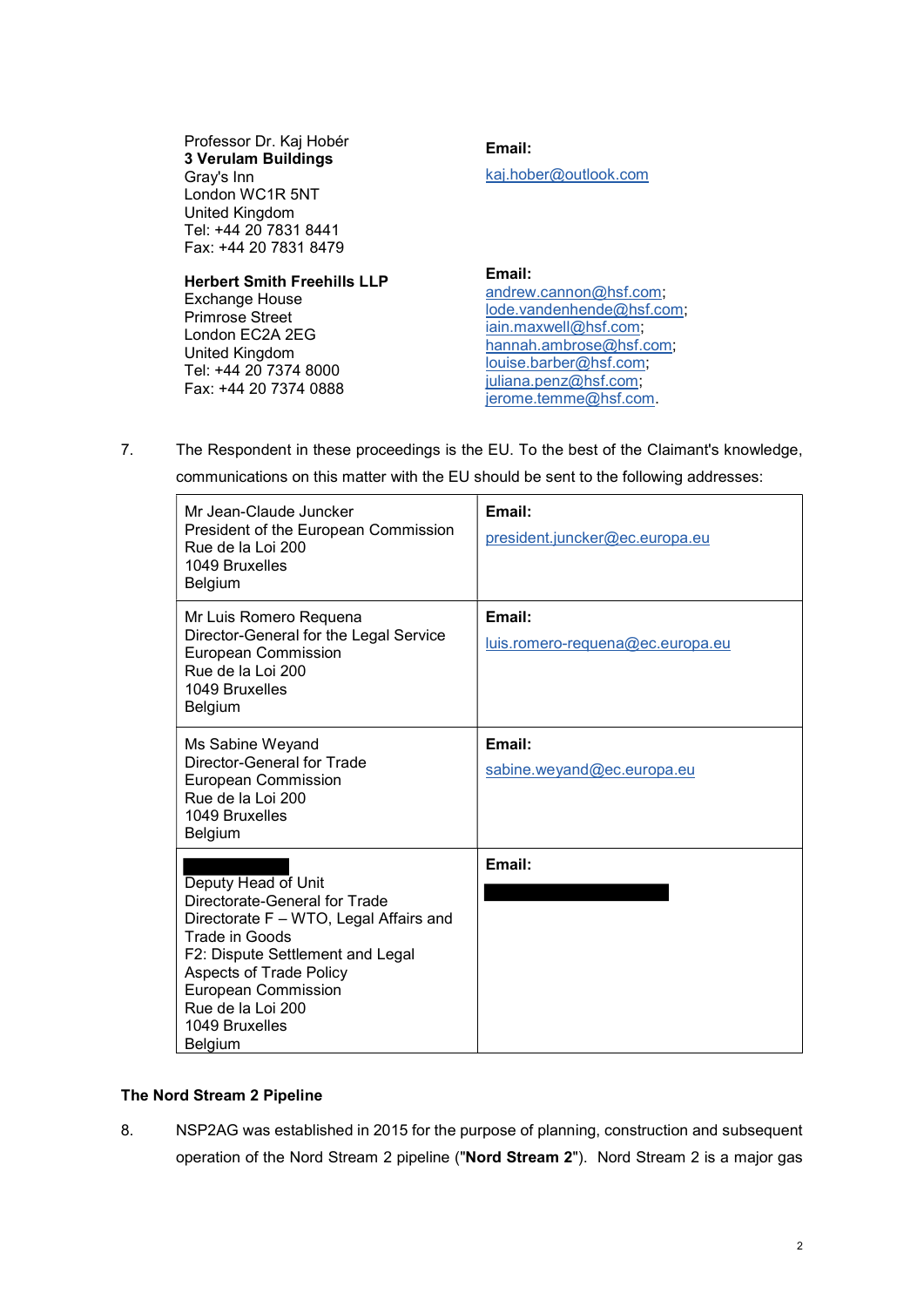infrastructure project, involving the construction of an offshore import pipeline that will transmit natural gas from Ust-Luga in Russia to Lubmin in Germany, supplementing existing transport and transmission routes. The exit point of Nord Stream 2 will connect to the entry point of the regulated German transmission system in Lubmin (see map on page 4 below). NSP2AG is the direct owner of all infrastructure related to, and is the intended operator of, the entire Nord Stream 2 pipeline.

- 9. To date, NSP2AG has made approximately **in** contractual commitments in relation to Nord Stream 2, involving over 670 companies from 25 countries. The value of the works completed to date is approximately **the community of the commitments** include significant contracts for the supply of line pipes, their concrete weight coating, subsequent laying, and the construction of landfall facilities in Germany.
- 10. On 7 March 2017, NSP2AG concluded a long term gas transportation agreement with Gazprom Export LLC

(the "GTA"). In April and June 2017, key financing agreements were entered into between NSP2AG (as borrower) and PJSC Gazprom, Engie Energy Management Holding Switzerland AG, OMV Gas Marketing Trading & Finance B.V., Shell Exploration and Production (LXXI) B.V., Uniper Gas Transportation & Finance B.V. and Wintershall Nederland Transport and Trading B.V. for the financing of **the cost of the cost of the cost of** the project.

11. In February 2018, the on-site construction works began. The twin pipeline system consists of two approximately 1,230-kilometres-long pipelines, each made up of some 100,000 pipe joints. As depicted in the map below, when the Amending Directive was adopted by the EU on 17 April 2019, approximately 1,042 kilometres of Nord Stream 2 had been constructed in the territorial sea and/or exclusive economic zone of Finland, Germany, Russia and Sweden.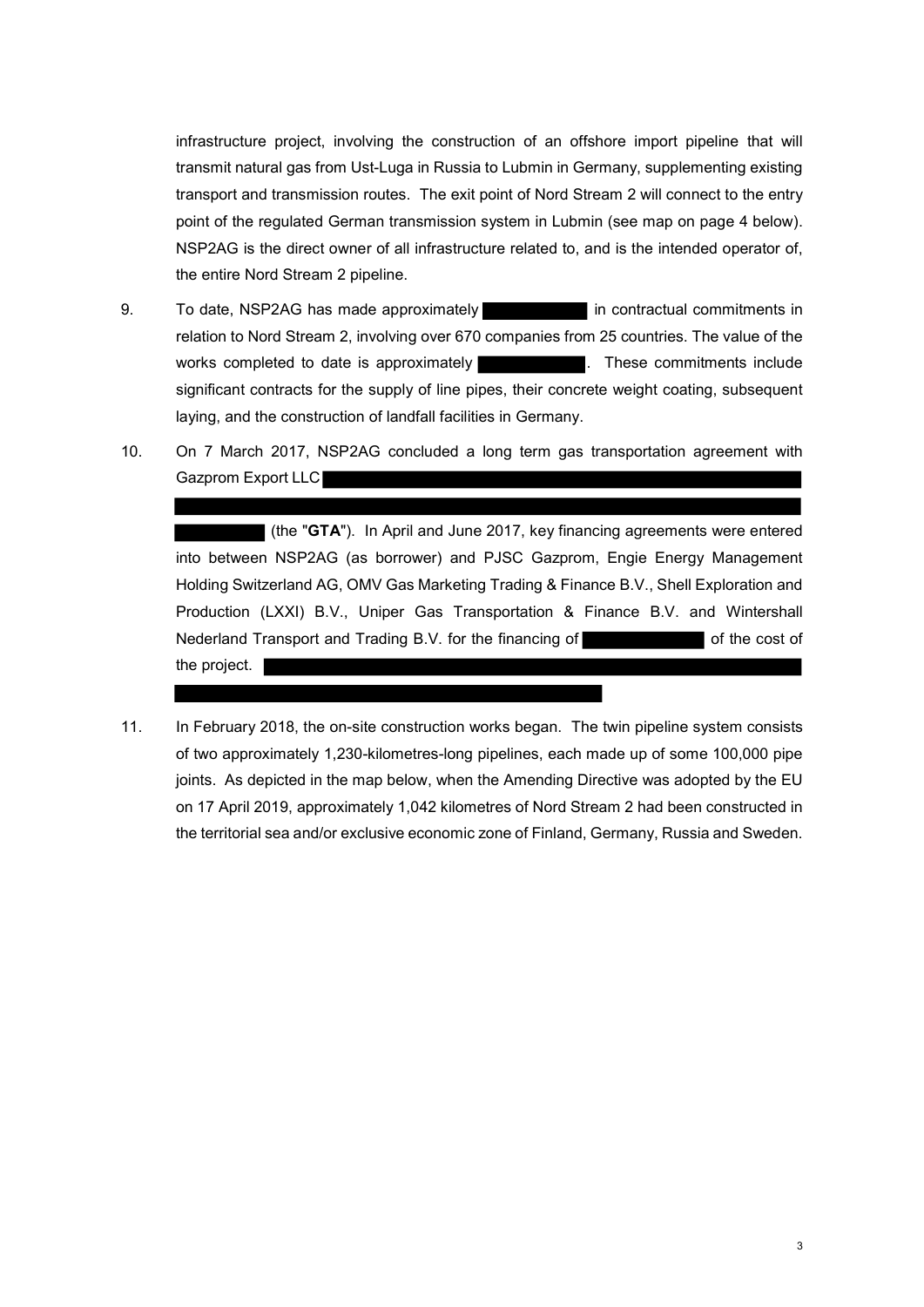

## 2. JURISDICTIONAL REQUIREMENTS OF THE ECT

- 12. For the following reasons, the Claimant's claim set out in this Notice fulfils each of the jurisdictional requirements under the ECT. Hence the Claimant's investments in the EU are protected by the ECT.
- 13. The substantive protections set out in the ECT apply to "Investments" of "Investors" of one "Contracting Party" in the "Area" of the other "Contracting Party".

### Contracting Parties to the ECT

14. The EU is a Regional Economic Integration Organisation within the meaning of Article 1(2) of the ECT. Switzerland and the EU have both signed the ECT and deposited their instruments of ratification, acceptance or approval and are therefore both Contracting Parties to the ECT. $^6$ 

### The Claimant is a Swiss "Investor" for the purposes of the ECT

15. Article 1(7) of the ECT provides that:

""Investor" means:

 6 Article 1(2) of the ECT defines "Contracting Party" as "a state or Regional Economic Integration Organization which has consented to be bound by this Treaty and for which the Treaty is in force." The EU signed the ECT on 17 December 1994, deposited its instrument on 16 December 1997 and the ECT entered into force in respect of the EU on 16 April 1998: Energy Charter Secretariat, "Members & Observers: European Union and Euratom", available at https://energycharter.org/who-we-are/membersobservers/countries/european-union-and-euratom/. Switzerland signed the ECT on 17 December 1994, ratified it on 28 May 1996, deposited its instrument on 19 September 1996 and the ECT entered into force in respect of Switzerland on 16 April 1998: Energy Charter Secretariat, "Members & Observers:<br>Switzerland". available at https://energycharter.org/who-we-are/membersavailable at at https://energycharter.org/who-we-are/membersobservers/countries/switzerland/.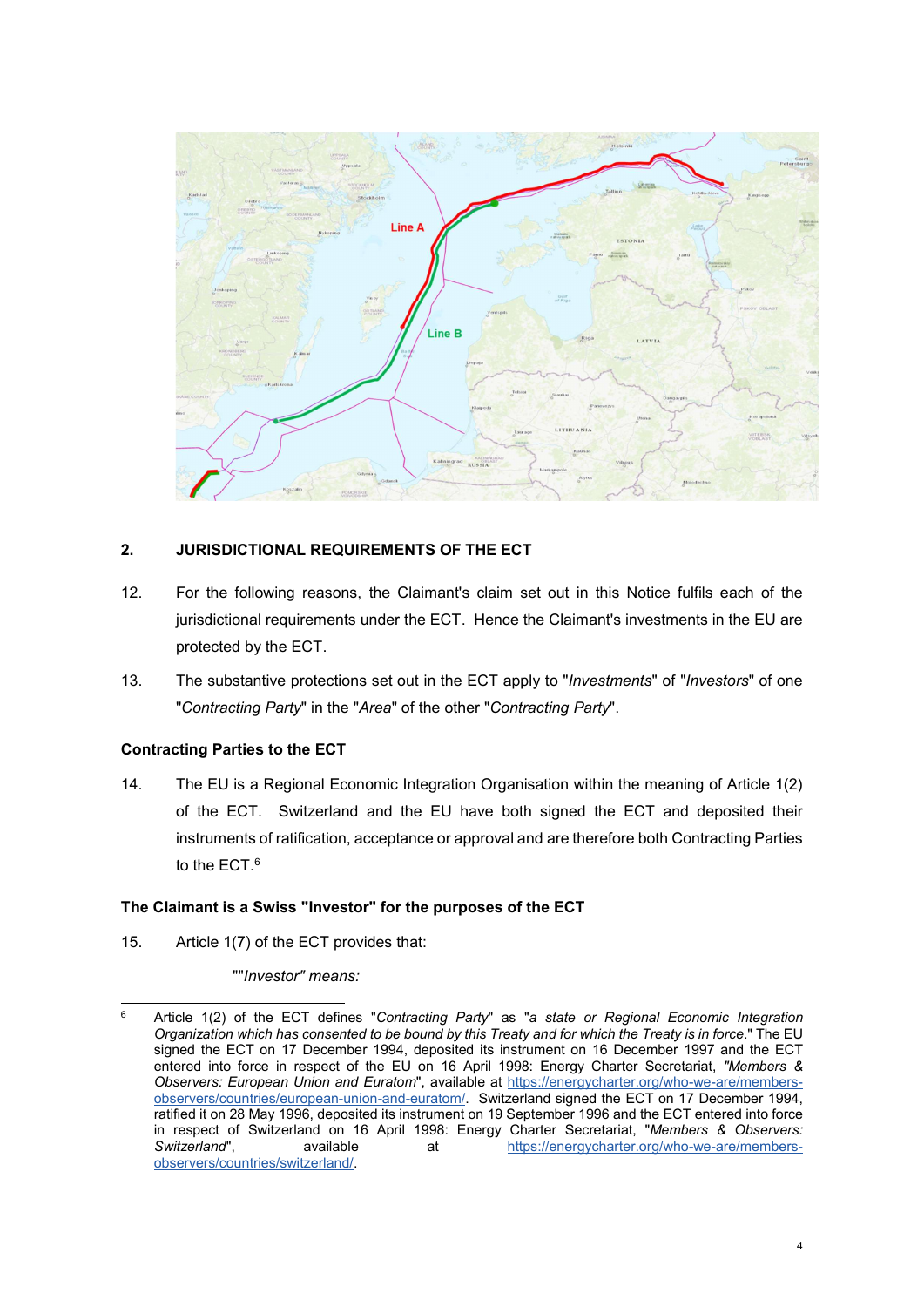(a) with respect to a Contracting Party:

[…]

(ii) a company or other organization organized in accordance with the law applicable in that Contracting Party;"

16. NSP2AG is a company constituted under the law of Switzerland.<sup>7</sup> NSP2AG is therefore a Swiss Investor for the purposes of the ECT.

# NSP2AG's construction of Nord Stream 2 and related activities constitutes an "Investment" for the purposes of the ECT

17. Article 1(6) of the ECT provides that:

""Investment" means every kind of asset, owned or controlled directly or indirectly by an Investor and includes:

> (a) tangible and intangible, and movable and immovable, property, and any property rights such as leases, mortgages, liens, and pledges;

> (b) a company or business enterprise, or shares, stock, or other forms of equity participation in a company or business enterprise, and bonds and other debt of a company or business enterprise;

> (c) claims to money and claims to performance pursuant to contract having an economic value and associated with an Investment;

(d) Intellectual Property;

(e) Returns;

(f) any right conferred by law or contract or by virtue of any licences and permits granted pursuant to law to undertake any Economic Activity in the Energy Sector". (emphasis added)

- 18. The definition of Investment in Article 1(6) is a broad one, of which the subparagraphs are only examples. The Claimant's investments in the EU fall squarely within both the broad general definition and the specific examples. As regards the latter, and without limitation, the Claimant's investments include the following:
	- i. The Claimant owns, has constructed and will operate the whole of the Nord Stream 2 pipeline, including the section in German territorial waters and the landfall facilities. This constitutes tangible property within Article 1(6)(a);
	- ii. The land purchased by the Claimant in Germany where the pipeline makes landfall, which constitutes property and property rights within Article  $1(6)(a)$ ;
	- iii. The Claimant's contracts with various EU companies for the performance of services or provision of materials connected with the construction and operation of Nord Stream 2, which constitute claims to performance

<sup>-</sup>7 Exhibit C-2, Extract of the Register of Commerce of the Canton of Zug for Nord Stream 2 AG.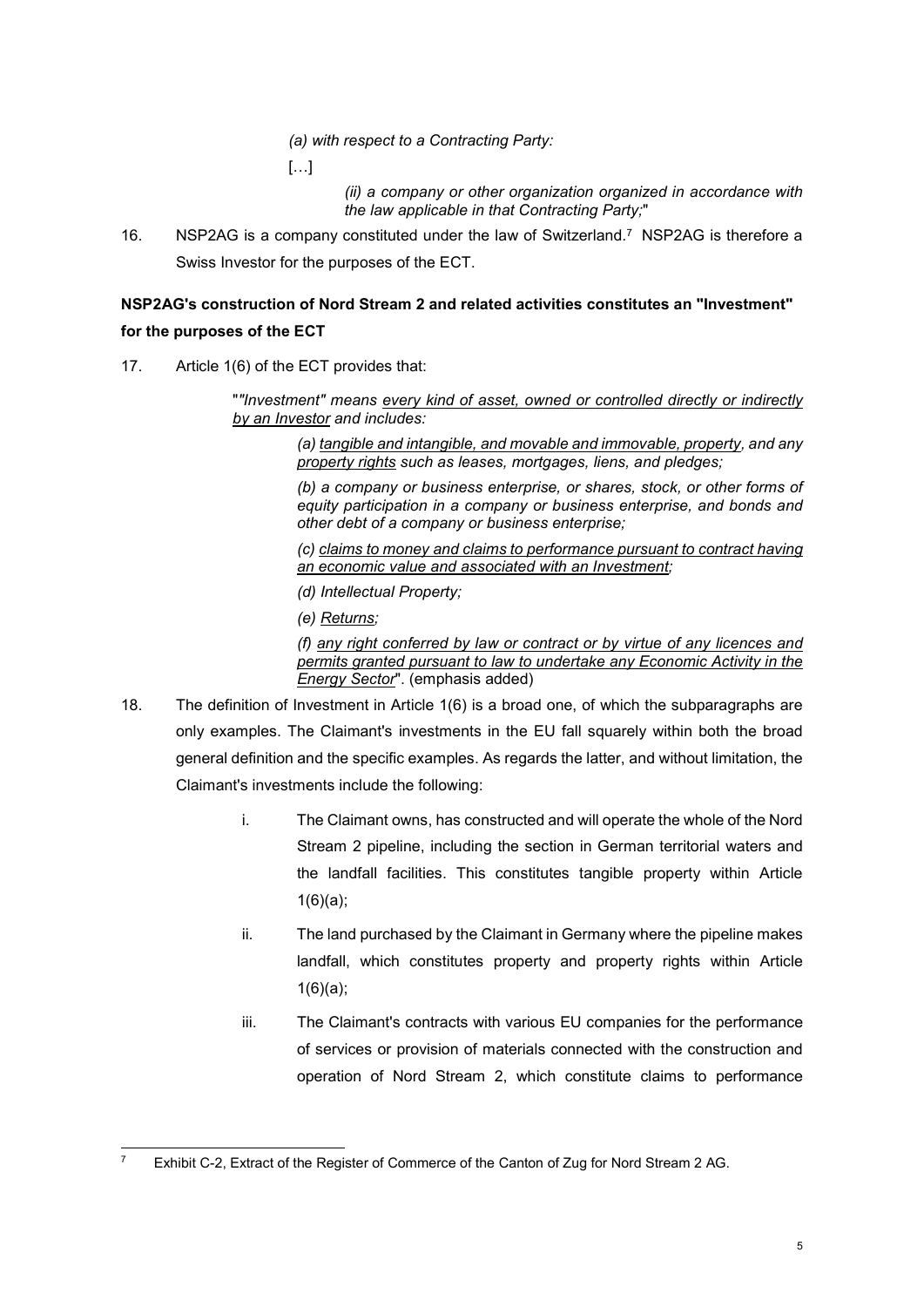pursuant to contract having an economic value and associated with an Investment within Article 1(6)(c); and

- iv. The permits obtained by the Claimant from Finland, Sweden and Germany to authorise the construction and/or operation of Nord Stream 2 in those areas, which constitute a right conferred by virtue of licences and permits granted pursuant to law to undertake any Economic Activity in the Energy Sector within Article 1(6)(f).
- 19. The Claimant has therefore made qualifying Investments for the purposes of the ECT. To illustrate this point at the most simple level, the Claimant exhibits to this Notice of Arbitration a photograph of its installations in Germany, where the pipeline makes landfall within the  $EU.^8$
- 20. The Claimant reserves the right to amend or supplement this description and categorisation of its investments.

### NSP2AG's Investment is associated with an "Economic Activity in the Energy Sector"

21. Article 1(6) of the ECT also provides that:

"Investment" refers to any investment associated with an Economic Activity in the Energy Sector and to investments or classes of investments designated by a Contracting Party in its Area as "Charter efficiency projects" and so notified to the Secretariat". (emphasis added)

22. Article 1(5) provides that "Economic Activity in the Energy Sector" means:

"an economic activity concerning the exploration, extraction, refining, production, storage, land transport, transmission, distribution, trade, marketing, or sale of Energy Materials and Products except those included in Annex NI, or concerning the distribution of heat to multiple premises".

- 23. "Energy Materials and Products" are defined in Article 1(4) and Annex EM I (Article 27.11) of the ECT to include, among other things, "Petroleum gases and other gaseous hydrocarbons".
- 24. Therefore, any investment associated with the exploration, extraction, refining, production, storage, land transport, transmission, distribution, trade, marketing or sale of natural gas satisfies this definition. The Claimant's investments as outlined in paragraph 18 above are all associated with the transmission, distribution, trade, marketing and sale of natural gas through the construction and operation of Nord Stream 2, which will transmit natural gas from Russia to Germany.

### NSP2AG's Investment is made in the EU's "Area"

25. Article 1(10) provides that:

""Area" means with respect to a state that is a Contracting Party:

<sup>-</sup>8 Exhibit C-3, photograph showing NSP2AG installations in Germany on 14 May 2019.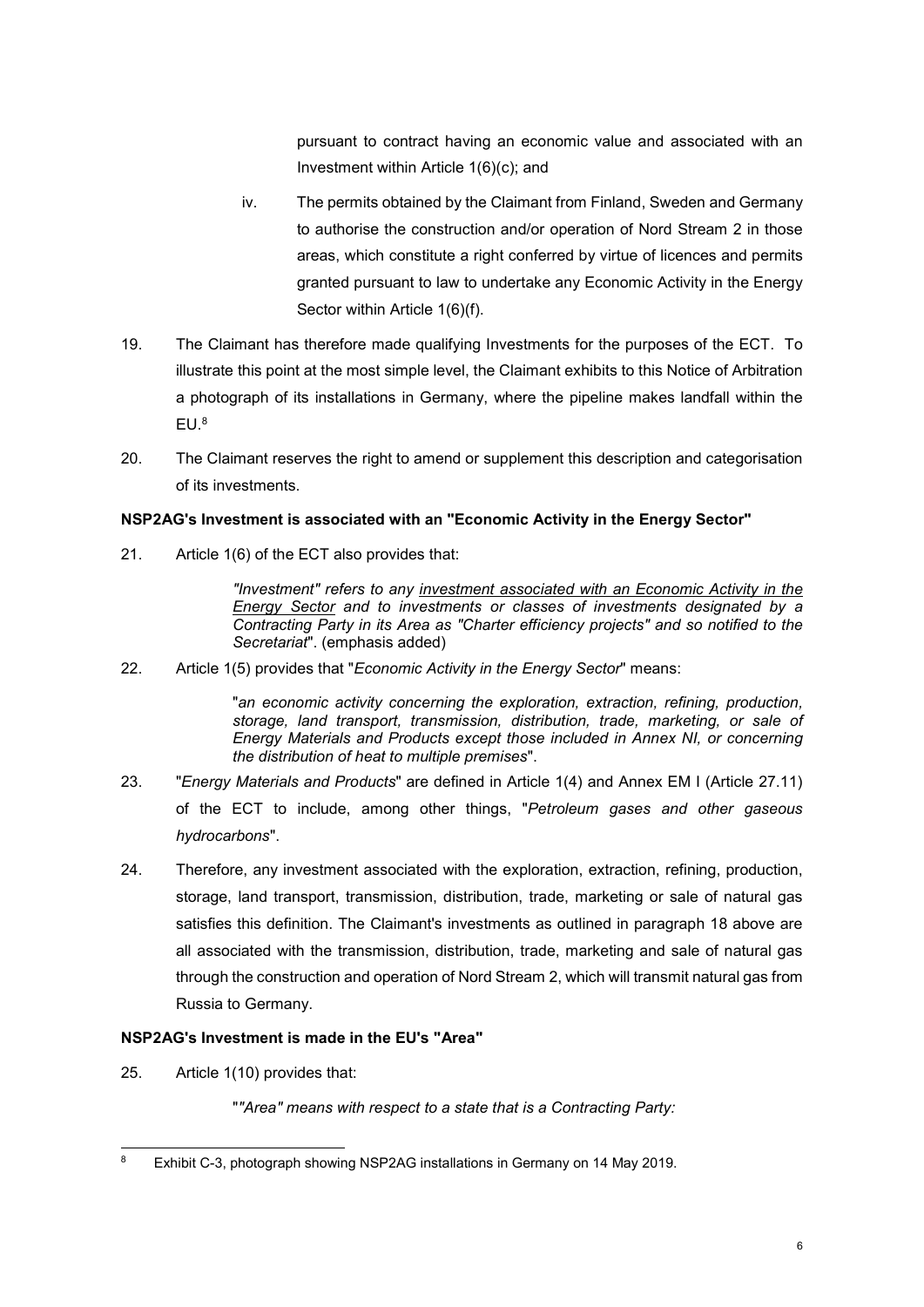(a) the territory under its sovereignty, it being understood that territory includes land, internal waters and the territorial sea; and

(b) subject to and in accordance with the international law of the sea: the sea, sea-bed and its subsoil with regard to which that Contracting Party exercises sovereign rights and jurisdiction.

With respect to a Regional Economic Integration Organisation which is a Contracting Party, Area means the Areas of the member states of such Organisation, under the provisions contained in the agreement establishing that Organisation".

- 26. The Area of the EU therefore includes the Area of all EU Member States, including Germany.
- 27. The Claimant has made investments in the Area of the EU, including (without limitation) the construction of Nord Stream 2 in the German territorial sea and the landfall facilities; the purchase of land in Germany for this purpose; the conclusion of contracts with EU companies; the obtaining of permits from Finland, Sweden and Germany to authorise the operation of Nord Stream 2 in those Areas; and other commercial activities and investments associated with these investments.

#### Dispute pursuant to Article 26 of the ECT

28. For the purposes of Article 26 of the ECT, the dispute that has arisen between NSP2AG and the EU, described further below, qualifies as a dispute between a Contracting Party (the EU) and an Investor of another Contracting Party (NSP2AG) relating to NSP2AG's Investment in the Area of the EU concerning an alleged breach of an obligation of the EU under Part III of the ECT.

### 3. THE FACTUAL BACKGROUND TO THE DISPUTE

#### The Gas Directive: unbundling, third party access and tariff regulation

- 29. The Gas Directive is the main EU legislative measure governing the EU's own internal gas market. It seeks to achieve a "fully open" internal market in natural gas by establishing "common rules for the transmission, distribution, supply and storage of natural gas". $9$ Regulation 715/2009 of the European Parliament and of the Council on conditions for access to the natural gas transmission networks (the "Gas Regulation") was adopted alongside the Gas Directive.<sup>10</sup>
- 30. The objective that the Gas Directive and Gas Regulation seek to achieve in relation to transmission networks is to create the network conditions that allow competition to develop an integrated market for gas in the EU.

<sup>-</sup>9 Exhibit CL-4, the Gas Directive, Article 1. For completeness, the "consolidated version" of the Gas Directive, incorporating amendments to the Gas Directive as published on the EUR-Lex website as at 25 September 2019, is exhibited at Exhibit CL-5.

<sup>10</sup> Exhibit CL-6, Regulation (EC) No 715/2009 of the European Parliament and of the Council of 13 July 2009 on conditions for access to the natural gas transmission networks and repealing Regulation (EC) No 1775/2005. For completeness, the "consolidated version" of the Gas Regulation, incorporating amendments to the Gas Regulation as published on the EUR-Lex website as at 25 September 2019, is exhibited at Exhibit CL-7.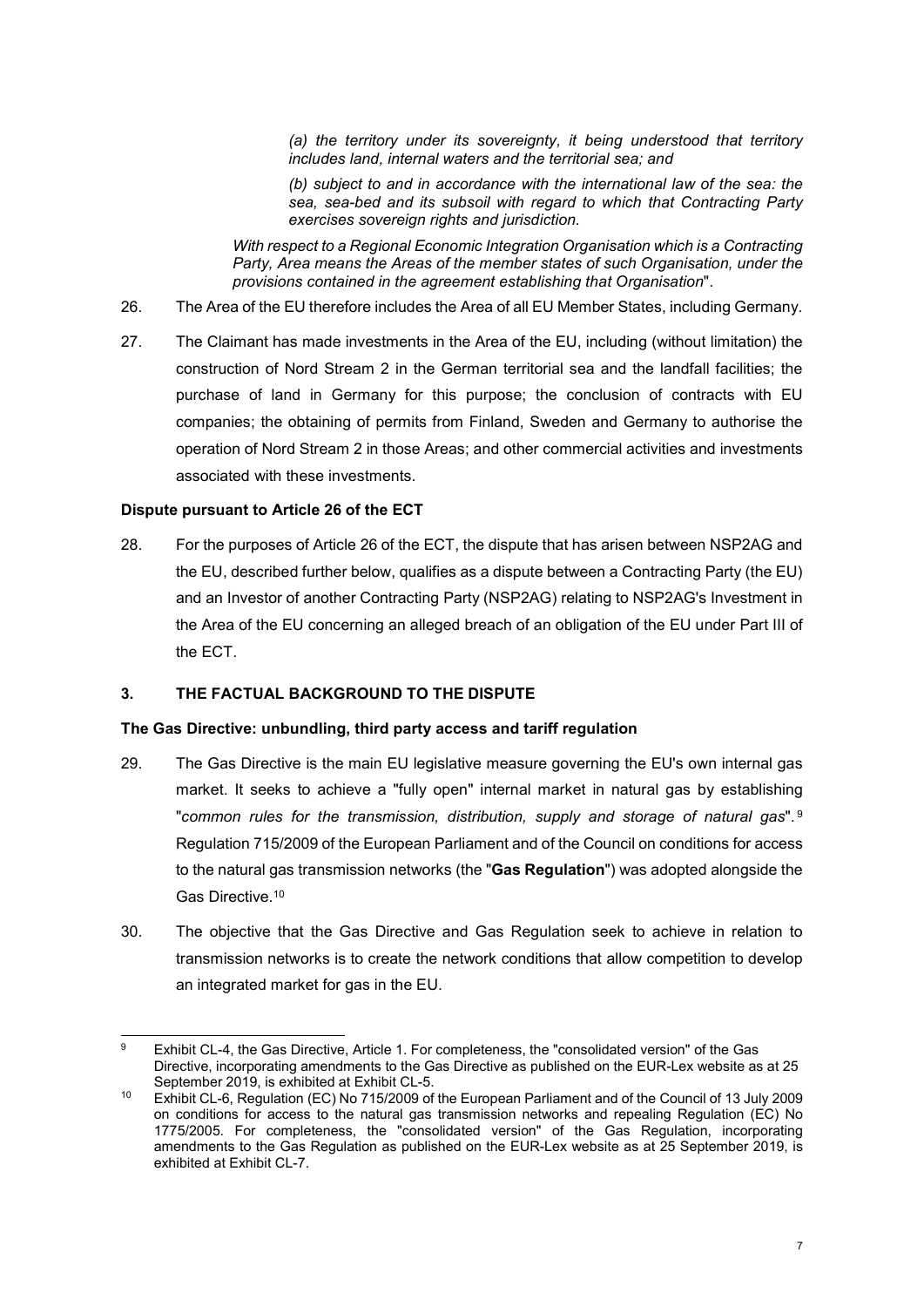- 31. The Gas Directive and Gas Regulation seek to achieve their objective of EU market integration by applying rules concerning unbundling (Article 9 of the Gas Directive), third party access (Article 32 of the Gas Directive) and tariff regulation (Article 41 of the Gas Directive) in respect of transmission infrastructure.
- 32. Unbundling involves the separation of gas transmission networks from activities of gas production and supply. The stated objective is to prevent conflicts of interests that might encourage the operator of a transmission system network to advantage the gas supply arm of its own vertically integrated undertaking, to the disadvantage of independent gas suppliers, by discriminating against competitors as regards both network access and investment by the vertically integrated undertaking in the network.
- 33. The basic unbundling obligation in the Gas Directive requires full separation of (i) the ownership and operation of gas transmission networks; and (ii) gas production and supply activities. Owners and operators of transmission systems need to be certified as complying with unbundling requirements by national regulatory authorities pursuant to Article 10 of the Gas Directive. Where they are owned or operated by persons from third countries, Article 11 imposes additional certification requirements.
- 34. Articles 32 and 41(6), (8) and (10) of the Gas Directive require that a transmission system operator caught by the Gas Directive must allow access to its capacity on a nondiscriminatory basis to possible customers based on published tariffs, determined by the national regulatory authority of the Member State concerned. Additional rules concerning (i) the type of access services that transmission system operators must provide and how these are offered to customers; and (ii) tariffs and the methodologies to calculate them, are provided for in the Gas Regulation (inter alia, Articles 13 and 14).

### Changes to the Gas Directive: the Amending Directive

- 35. Prior to the Amending Directive, the Gas Directive did not apply to third country offshore import pipelines such as Nord Stream 2. The Amending Directive amends the definition of "interconnector" contained in Article 2(17) of the Gas Directive. Whilst the definition previously covered a transmission line that connected the transmission systems of two Member States, the definition now also includes "a transmission line between a Member State and a third country up to the territory of the Member States or the territorial sea of that Member State".<sup>11</sup>
- 36. The consequence is to expand the application of the Gas Directive, including in particular, the rules concerning unbundling (Article 9 of the Gas Directive), third party access (Article 32 of the Gas Directive) and tariff regulation (Article 41 of the Gas Directive) in respect of

 $11$ Exhibit CL-3, the Amending Directive, Article 1(1).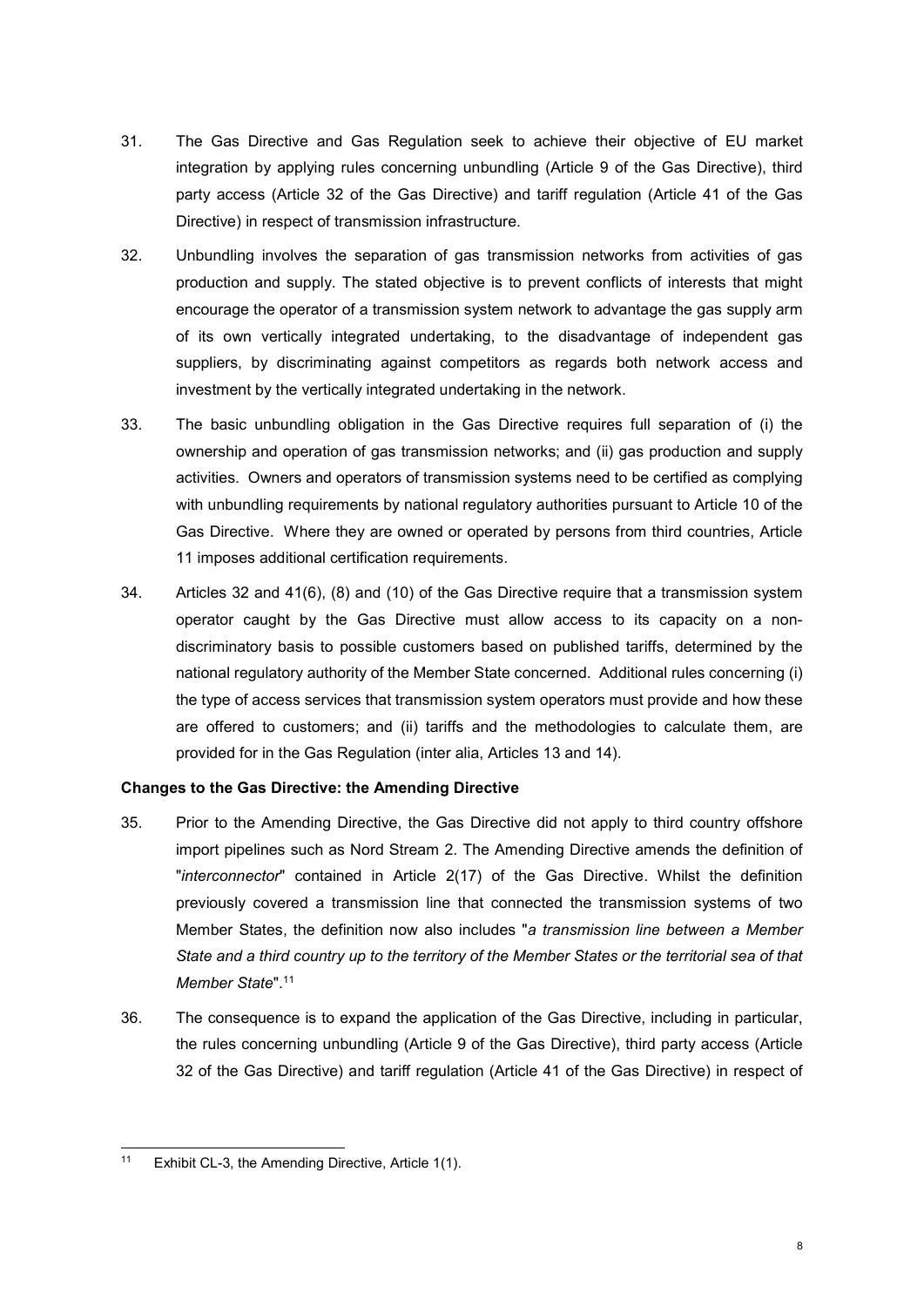transmission infrastructure, to third country offshore import pipelines such as Nord Stream 2.

### Derogation possibility for offshore import pipelines other than Nord Stream 2

37. The Amending Directive introduces Article 49a, which provides as follows in paragraph 1:

"In respect of gas transmission lines between a Member State and a third country completed before 23 May 2019, the Member State where the first connection point of such a transmission line with a Member State's network is located may decide to derogate from Articles 9, 10, 11 and 32 and Article 41(6), (8) and (10) for the sections of such gas transmission line located in its territory and territorial sea, for objective reasons such as to enable the recovery of the investment made or for reasons of security of supply, provided that the derogation would not be detrimental to competition on or the effective functioning of the internal market in natural gas, or to security of supply in the Union".<sup>12</sup> (emphasis added)

38. Recital (4) of the Amending Directive states that the derogation possibility is provided "[t]o take account of the lack of specific Union rules applicable to gas transmission lines to and from third countries before the date of entry into force of this Directive".<sup>13</sup> Article 49a therefore recognised that investors took investment risk (and invested) before the Amending Directive became applicable.

### Application of the Amending Directive to Nord Stream 2

- 39. Nord Stream 2 is an "interconnector" within the meaning of the new definition of that term introduced by the Amending Directive (described in paragraph 35 above). Consequently, the rules of the Gas Directive and the Gas Regulation will become applicable to it.
- 40. By including the wording "completed before 23 May 2019" in Article 49a, it appears that the EU intends to exclude the possibility of NSP2AG applying for a derogation under Article 49a, as will be described further at paragraphs 44-48 below.
- 41. Nord Stream 2 is not eligible for an exemption under Article 36 of the Gas Directive. Article 36 provides a possible exemption from the rules concerning unbundling, third party access and tariff regulation for new "*major gas infrastructure*". Recital (35) of the Gas Directive explains that such new major infrastructure "should be strongly promoted" but has an "exceptional risk profile" and so exemptions should be allowed in order to enable the building of such infrastructure.<sup>14</sup>
- 42. NSP2AG cannot make an application under Article 36 for an exemption because, among other things, an applicant for an Article 36 exemption must demonstrate that its planned infrastructure would not be built without the exemption, i.e. that "the level of risk attached to the investment must be such that the investment would not take place unless an exemption was granted". <sup>15</sup> As explained in the Staff Working Document accompanying the

 $12$ <sup>12</sup> Exhibit CL-3, the Amending Directive, Article 1(9).<br><sup>13</sup> Exhibit CL-3, the Amending Directive, Recital (4)

<sup>&</sup>lt;sup>13</sup> Exhibit CL-3, the Amending Directive, Recital  $\frac{\dot{A}}{\dot{A}}$ .<br><sup>14</sup> Exhibit CL-4, the Gas Directive, Recital (35)

<sup>&</sup>lt;sup>14</sup> Exhibit CL-4, the Gas Directive, Recital (35).<br><sup>15</sup> Exhibit CL-4, the Gas Directive, Article 36(1).

Exhibit CL-4, the Gas Directive, Article  $36(1)(b)$ .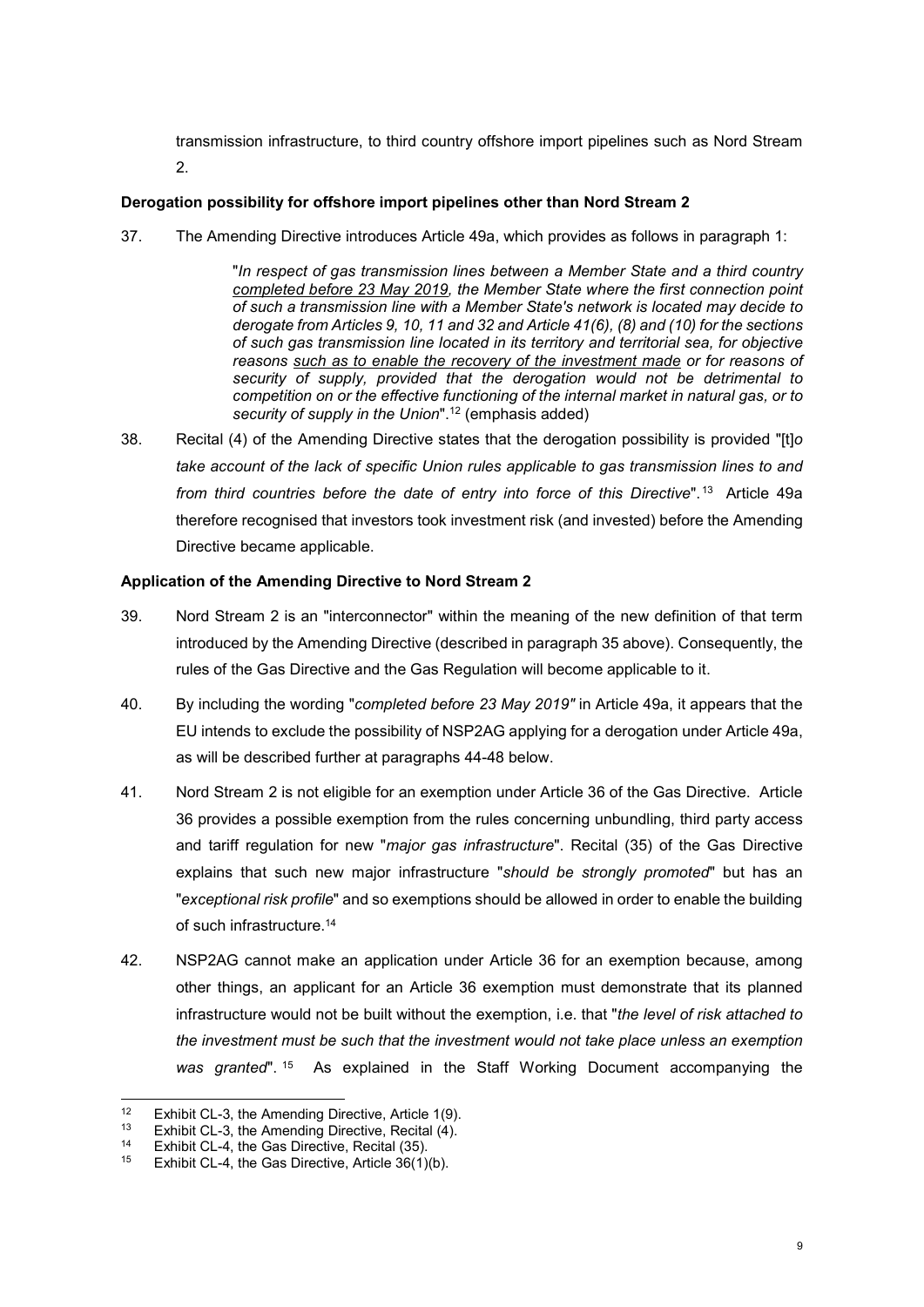Commission's proposal: "[a]s existing infrastructure cannot meet the "risk" criterion of Article 36, existing infrastructure could not request an exemption (but could be subject to derogation)…".<sup>16</sup>

- 43. Rationally, there should be no gap between the scope of Article 36, which concerns future projects for which investment risk has not yet been undertaken, and Article 49a, which concerns projects for which investment risk has been undertaken. Unless Nord Stream 2 is eligible for a derogation under Article 49a, Nord Stream 2 and NSP2AG's investment falls within this gap.
- 44. However, the EU has regrettably refused to provide NSP2AG with any clarification that Nord Stream 2 will be eligible for a derogation under Article 49a. While the EU has claimed that Member States are responsible for implementing the Amending Directive and determining any derogation applications, this should not have prevented the EU from clarifying how its own legislation should be interpreted in this regard.
- 45. On 12 April 2019, NSP2AG wrote to the European Commission as representative of the EU notifying it of possible breaches of the ECT and requesting amicable settlement pursuant to Article 26(1) of the ECT (the "Trigger Letter"). In its Trigger Letter, NSP2AG sought confirmation that NSP2AG would be treated as "completed" for the purposes of Article 49a and would, therefore, be eligible for a derogation.<sup>17</sup>
- 46. On 25 June 2019, NSP2AG met with the EU formally as part of the process under Article 26 of the ECT, and again sought confirmation regarding Nord Stream 2's eligibility for the derogation.<sup>18</sup> This was followed by further correspondence from NSP2AG to the European Commission including a similar request on 8 July 2019.<sup>19</sup> NSP2AG wrote again to the European Commission on 6 August 2019, noting its disappointment that the EU continues to refuse to explain its own understanding of how the legislation it recently drafted and passed into law is intended and expected to operate, and reserving the right to commence these arbitration proceedings without further notice to the EU.<sup>20</sup>
- 47. In circumstances where all of the other existing third country offshore import pipelines appear eligible to apply for a derogation pursuant to Article 49a, it seems clear that the Amending Directive is part of a politically motivated campaign by the EU against NSP2AG. This

 $16$ <sup>16</sup> Exhibit C-4, Commission Staff Working Document Assessing the amendments to Directive 2009/73/EC setting out rules for gas pipelines connecting the European Union with third countries, 8 November 2017, SWD(2017) 368.

<sup>17</sup> Exhibit C-5, letter from NSP2AG to Mr Jean-Claude Juncker as President of the European Commission, 12 April 2019.

<sup>&</sup>lt;sup>18</sup> Exhibit C-6, Note headed "Summary of NSP2AG's legal concerns regarding the Gas Directive Amendment", 14 June 2019, provided to the European Commission in advance of meeting on 25 June 2019; Exhibit C-7, "Article 26 ECT Meeting – Nord Stream 2 AG's concerns regarding the Amending Directive", NSP2AG presentation dated 25 June 2019.

<sup>19</sup> Exhibit C-8, letter from NSP2AG to the European Commission, 8 July 2019.<br>20 Exhibit C 10, letter from NSP2AG to the European Commission, 6 August 2

<sup>20</sup> Exhibit C-10, letter from NSP2AG to the European Commission, 6 August 2019, in response to the letter from the European Commission to NSP2AG, 26 July 2019 (Exhibit C-9).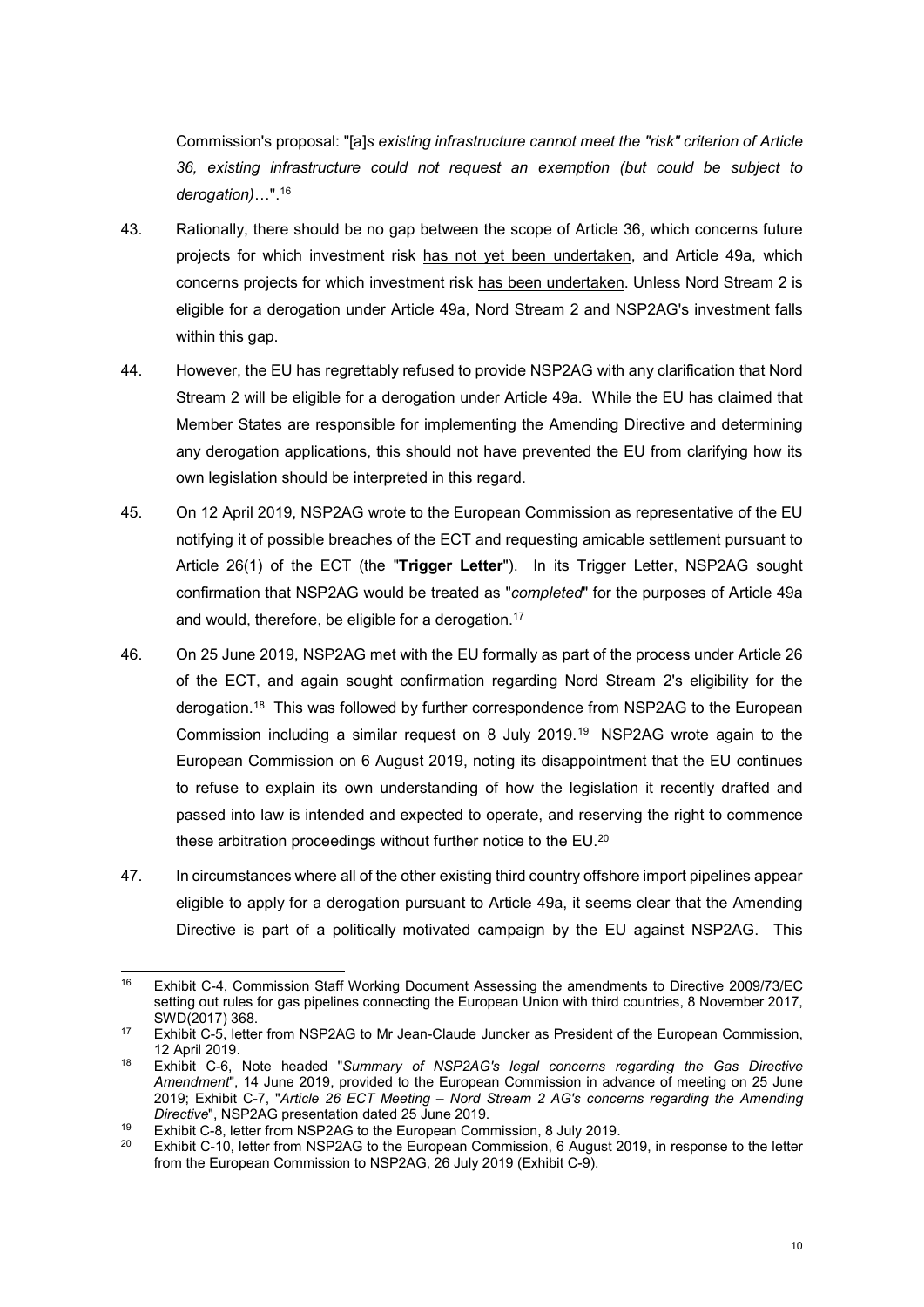campaign, the adoption of the "completed before 23 May 2019" language in Article 49a and the EU's refusal to express a view on whether Nord Stream 2 is within the scope of Article 49a leads NSP2AG to conclude that the EU's unstated view is that Nord Stream 2 will be considered not to be completed and therefore not within the scope of Article 49a.

48. Accordingly, while NSP2AG reserves the right to apply to Germany for a derogation in the hope of mitigating its loss arising from the Amending Directive, it brings this claim on the assumption that it will not be considered as falling within the scope of Article 49a. NSP2AG reserves its right to amend this Notice of Arbitration and any further submissions in this arbitration in the light of any relevant subsequent developments in this context.

### 4. THE EU'S BREACHES OF THE ECT

- 49. The Amending Directive and the EU's actions in connection with the Amending Directive breach the EU's obligations under the ECT, including under Articles 10(1), 10(7) and 13:
	- i. The Amending Directive constitutes an unreasonable and discriminatory measure which impairs NSP2AG's management, maintenance, use, enjoyment and disposal of its investment, in breach of Article 10(1) of the ECT;
	- ii. The Amending Directive constitutes a breach of the EU's obligation under Article 10(1) to create stable, equitable, favourable and transparent conditions for NSP2AG's investment;
	- iii. The Amending Directive constitutes a breach of the EU's obligation under Article 10(1) to accord NSP2AG's investment fair and equitable treatment, including but not limited to the EU's discriminatory and arbitrary treatment of NSP2AG's investment, lack of good faith, breach of NSP2AG's legitimate expectations, failure to afford NSP2AG due process, and failure to act proportionately;
	- iv. The Amending Directive constitutes a breach of the EU's obligation to provide NSP2AG's investment constant protection and security, in breach of Article 10(1) of the ECT;
	- v. The Amending Directive constitutes a breach of the EU's obligation pursuant to Article 10(7) of the ECT to provide NSP2AG with treatment no less favourable than that which it accords to Investments of its own Investors or of the Investors of any other Contracting Party or any third states; and
	- vi. The cumulative consequences of the application of the Amending Directive to NSP2AG and Nord Stream 2 will be such as to have an effect equivalent to an expropriation and constitute a breach of Article 13 of the ECT.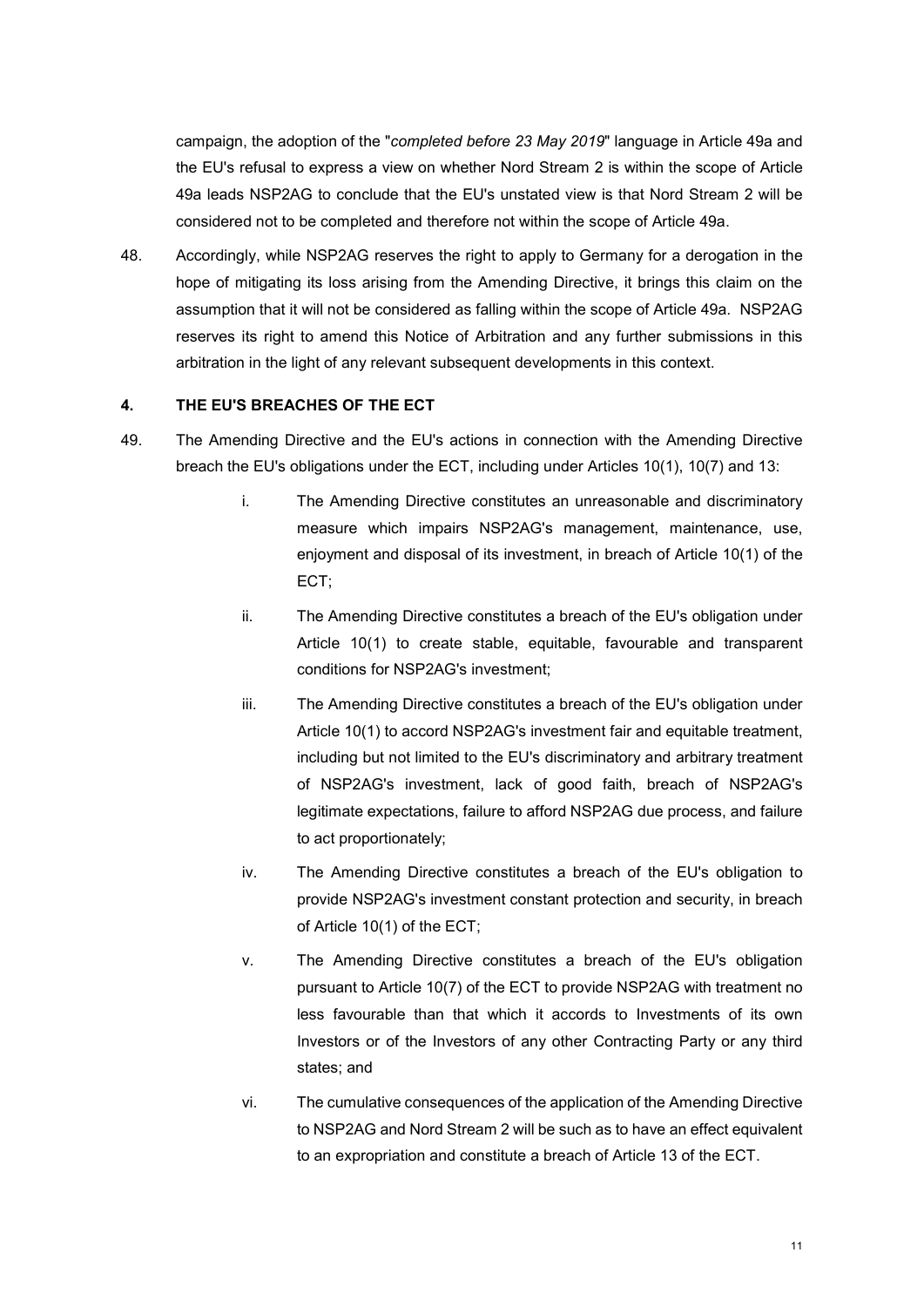- 50. The Claimant's losses arising from the EU's treatment of its investment in Nord Stream 2 have the potential to be catastrophic, and may amount to more than EUR 8.0 billion.
- 51. NSP2AG reserves the right, in due course, to claim damages in respect of the losses that have been and are being caused by the EU's breaches of the ECT. Such losses – which NSP2AG seeks, so far as possible, to avoid by its claim for injunctive relief – will be quantified and supported by expert evidence in this arbitration in due course.

## 5. RELIEF SOUGHT

- 52. NSP2AG will request relief of the following nature. NSP2AG reserves the right to submit detailed requests for relief at a later stage, and the right to amend or supplement its request as necessary:
	- i. Declarations that the EU has breached Articles 10(1), 10(7), and 13 of the ECT;
	- ii. An order for injunctive relief against further breaches by the EU of the ECT;
	- iii. In addition, or in the alternative, to injunctive relief, an order that the EU pay to the Claimant compensation in an amount to be assessed, being the amount of the Claimant's losses resulting from the EU's breaches of the ECT;
	- iv. An order for costs; and
	- v. Such other and further relief as the Tribunal considers appropriate, in the circumstances.
- 53. The Claimant reserves the right to supplement or amend its claims and relief sought, and to present further argument and evidence, up to the date of the Final Award or any earlier date set by the Tribunal.

## 6. REFERENCE TO ARBITRATION

### The Claimant has complied with the 'cooling-off' period in Article 26(2) of the ECT

54. On 12 April 2019, the Claimant served its Trigger Letter on the EU notifying it of the Dispute and requesting that the EU meet with the Claimant in an attempt to settle the Dispute amicably.<sup>21</sup> The EU replied by a letter of 13 May 2019, agreeing to a meeting with the Claimant in connection with the Dispute.<sup>22</sup> Following further correspondence,<sup>23</sup> the Claimant and the EU duly met in person on 25 June 2019 to attempt to resolve this Dispute, and the

 $21$ Exhibit C-5, letter from NSP2AG to Mr Jean-Claude Juncker as President of the European Commission, 12 April 2019.

<sup>&</sup>lt;sup>22</sup> Exhibit C-11, letter from the European Commission to NSP2AG, 13 May 2019.

Exhibit C-12, letter from NSP2AG to the European Commission, 27 May 2019.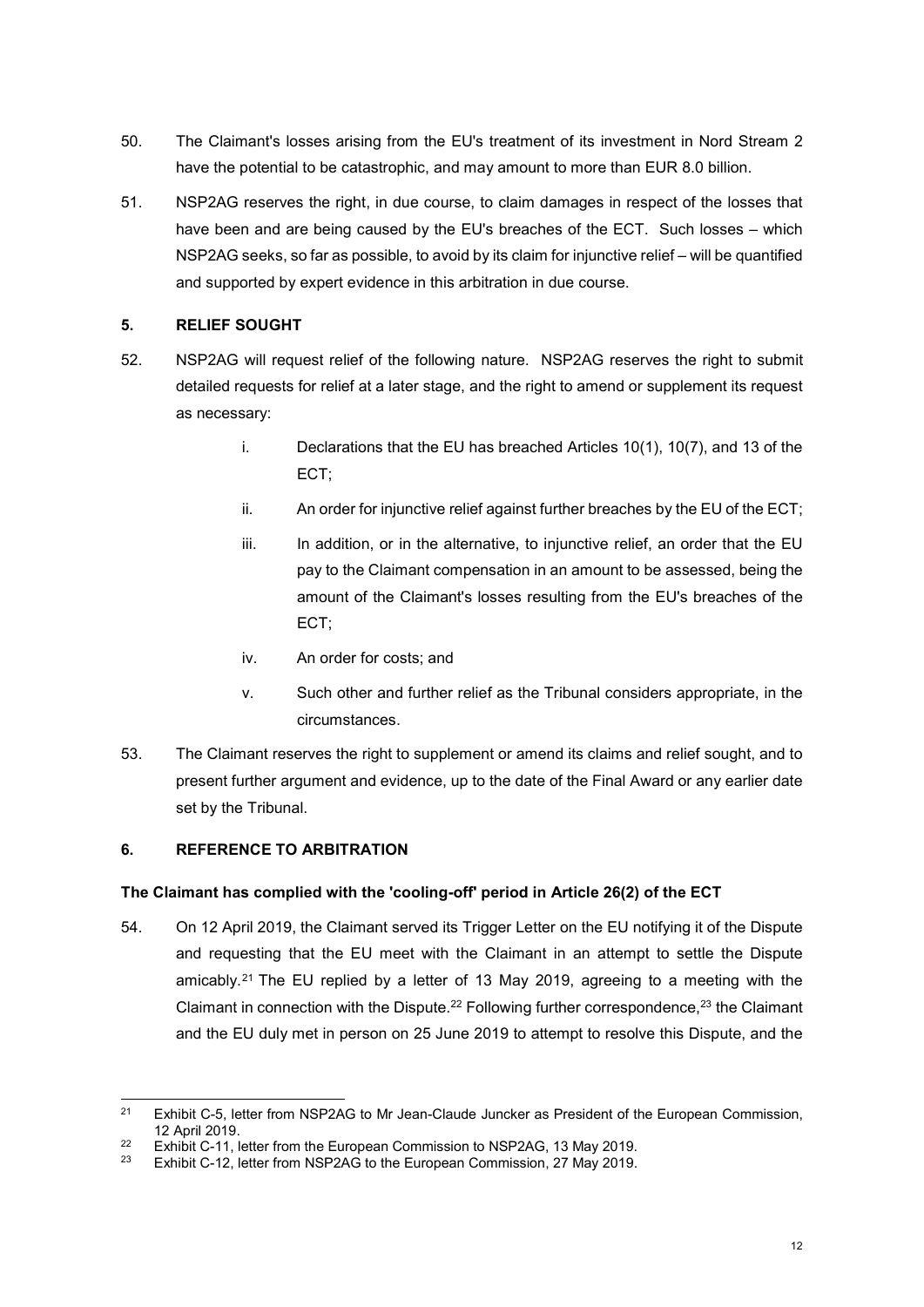Claimant wrote to the EU again on 8 July 2019<sup>24</sup> and 6 August 2019.<sup>25</sup> However, such attempts were not successful.

55. More than three months have elapsed since the Claimant served the Trigger Letter on the EU. The requirement in Article 26(2) of the ECT has therefore been satisfied.

### The EU has consented to arbitration under the ECT

56. The EU has consented to arbitration under the ECT. Article 26 of the ECT provides that:

"(1) Disputes between a Contracting Party and an Investor of another Contracting Party relating to an Investment of the latter in the Area of the former, which concern an alleged breach of an obligation of the former under Part III shall, if possible, be settled amicably.

(2) If such disputes cannot be settled according to the provisions of paragraph (1) within a period of three months from the date on which either party to the dispute requested amicable settlement, the Investor party to the dispute may choose to submit it for resolution:

(a) to the courts or administrative tribunals of the Contracting Party party to the dispute;

(b) in accordance with any applicable, previously agreed dispute settlement procedure; or

(c) in accordance with the following paragraphs of this Article.

(3)(a) Subject only to subparagraphs (b) and (c), each Contracting Party hereby gives its unconditional consent to the submission of a dispute to international arbitration or conciliation in accordance with the provisions of this Article.

(b) (i) The Contracting Parties listed in Annex ID do not give such unconditional consent where the Investor has previously submitted the dispute under subparagraph (2)(a) or (b).

(ii) For the sake of transparency, each Contracting Party that is listed in Annex ID shall provide a written statement of its policies, practices and conditions in this regard to the Secretariat no later than the date of the deposit of its instrument of ratification, acceptance or approval in accordance with Article 39 or the deposit of its instrument of accession in accordance with Article 41."

- 57. The EU is listed in Annex ID pursuant to Article 26(3)(b)(i).
- 58. The Claimant has not previously submitted the Dispute under Article 26(2)(a) or (b) of the ECT.

### The Claimant consents in writing for the dispute to be submitted to UNCITRAL arbitration

59. Article 26 of the ECT further provides:

"(4) In the event that an Investor chooses to submit the dispute for resolution under subparagraph  $(2)(c)$ , the Investor shall further provide its consent in writing for the dispute to be submitted to:

 $\left[\ldots\right]$ 

-

<sup>&</sup>lt;sup>24</sup> Exhibit C-8, letter from NSP2AG to the European Commission, 8 July 2019.

Exhibit C-10, letter from NSP2AG to the European Commission, 6 August 2019.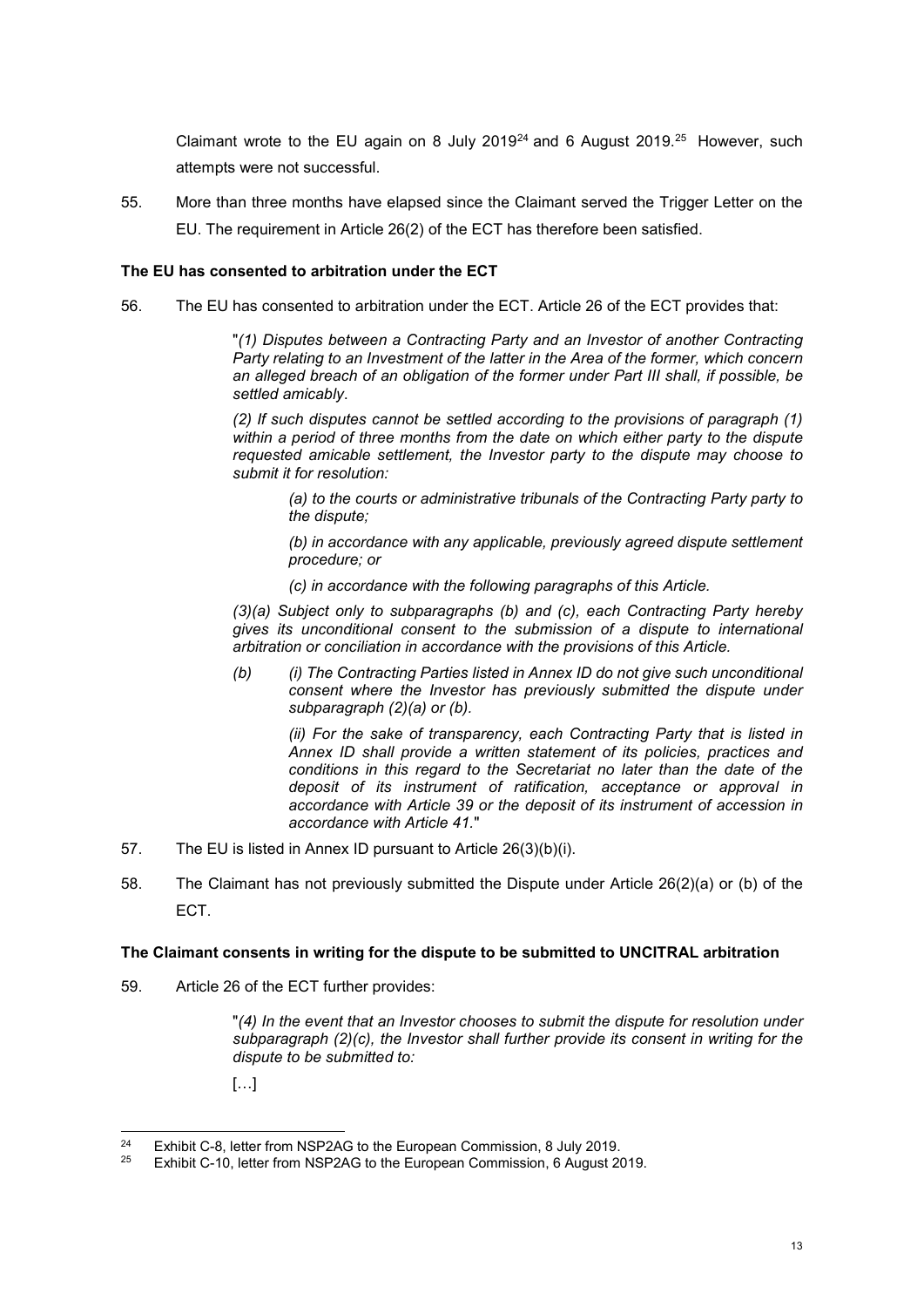(b) a sole arbitrator or ad hoc arbitration tribunal established under the Arbitration Rules of the United Nations Commission on International Trade Law (hereinafter referred to as "UNCITRAL"); […]"

60. The Claimant hereby consents in writing to submit the Dispute to arbitration by an ad hoc arbitration tribunal established under the UNCITRAL Rules.

### 7. CONSTITUTION OF THE TRIBUNAL AND PROCEDURAL MATTERS

#### Appointment of arbitrators

- 61. The Claimant has consented to the submission of the Dispute to an ad hoc tribunal established under the UNCITRAL Rules, pursuant to Article 26(4)(b).
- 62. In accordance with Article  $3(3)(g)$  of the UNCITRAL Rules, the Claimant notes that it is appropriate that the Dispute should be resolved by a three-member tribunal, given the substantial amounts in dispute and the complexity of the issues in the arbitration.
- 63. Pursuant to Article 7(1) of the UNCITRAL Rules, one arbitrator shall be appointed by the Claimant and one by the Respondent, with the Presiding Arbitrator to be appointed by the agreement of the party-appointed arbitrators, in default of which Article 7(3) of the UNCITRAL Rules will apply.
- 64. Pursuant to Article 3(4)(b) of the UNCITRAL Rules, the Claimant hereby notifies the Respondent that it has appointed Peter Rees QC as its party-appointed arbitrator. The contact details for Peter Rees QC are as follows:

Peter Rees QC 39 Essex Chambers 81 Chancery Lane London WC2A 1DD United Kingdom Telephone: +44 (0)20 7832 1111 Email: peter.rees@39essex.com

### Seat of the arbitration

- 65. Consistent with the principle of neutrality underlying arbitration, the Claimant's position is that the seat of arbitration should not be in an EU Member State.
- 66. The Claimant recognises that, absent any agreement as to the seat of arbitration, it is for the Tribunal to determine the seat of the arbitration in accordance with Article 16(1) of the UNCITRAL Rules. The Claimant reserves its right to make further submissions to the Tribunal as to an appropriate neutral and well-recognised arbitral seat in due course, should that prove necessary.

### Language of the arbitration

67. Pursuant to Article 17(1) of the UNCITRAL Rules, the Claimant hereby proposes that the language of the arbitration shall be English.